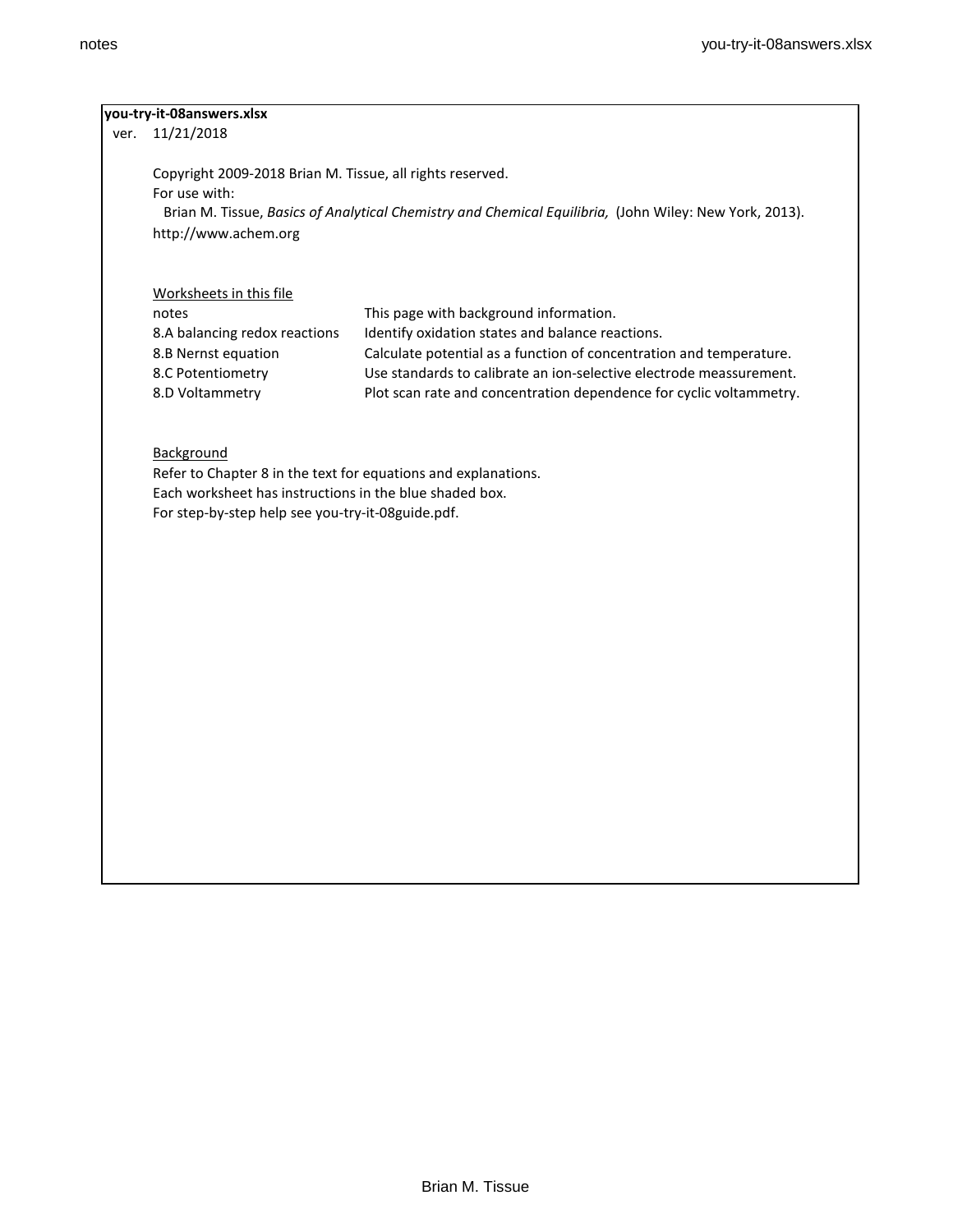# **You-Try-It 8.A Balancing Redox Reactions**

Table 8.A.1 lists a series of unbalanced redox reactions.

- 1. Identify the atoms that undergo a change in oxidation state and write half reactions.
- 2. Balance each half reaction.
- 3. Combine half reactions to eliminate electrons.
	- 1. Atoms that change oxidation state are highlighted in red. Electrons on the left indicate that reactant undergoes reduction. Electrons on the right indicate that reactant undergoes oxidation. Half reactions are unbalanced. Answers to instructions 2 and 3 are not shown.

#### **Table 8.A.1**

| case           | reactants                             |           |                                                                 |               | products                              |           |        |                                   |
|----------------|---------------------------------------|-----------|-----------------------------------------------------------------|---------------|---------------------------------------|-----------|--------|-----------------------------------|
| $\mathbf{1}$   | CH <sub>3</sub> CH <sub>2</sub> OH(1) | $\ddot{}$ | $O_2(g)$                                                        | $\rightarrow$ | CH <sub>3</sub> CHO(1)                |           |        |                                   |
|                | ethanol                               |           | oxygen                                                          |               | acetaldehyde                          |           |        |                                   |
|                | CH <sub>3</sub> CH <sub>2</sub> OH(1) |           |                                                                 | $\rightarrow$ | CH <sub>3</sub> CHO(I)                | $+$       | $2e^-$ |                                   |
|                | $1e^-$                                | $\ddot{}$ | $\frac{1}{2}$ O <sub>2</sub> (g)                                | $\rightarrow$ | CH <sub>3</sub> CHO(I)                |           |        |                                   |
|                |                                       |           |                                                                 |               |                                       |           |        |                                   |
| $\overline{2}$ | CH <sub>3</sub> CH <sub>2</sub> OH(1) | $\ddot{}$ | $Cr_2O_7^{2-}(aq)$                                              | $\rightarrow$ | CH <sub>3</sub> COOH(I)               | $\ddot{}$ |        | $Cr^{3+}(aq)$                     |
|                | ethanol                               |           | dichromate ion                                                  |               | acetic acid                           |           |        | chromium ion                      |
|                | CH <sub>3</sub> CH <sub>2</sub> OH(1) |           |                                                                 | $\rightarrow$ | CH <sub>3</sub> COOH(I)               | $+$       | $4e^-$ |                                   |
|                | $3e^-$                                | $\ddot{}$ | $\frac{1}{2}$ Cr <sub>2</sub> O <sub>7</sub> <sup>2-</sup> (aq) | $\rightarrow$ |                                       |           |        | $\mathbf{Cr}^{3+}(aq)$            |
|                |                                       |           |                                                                 |               |                                       |           |        |                                   |
| 3              | $C_6H_{12}O_6(aq)$                    | $\ddot{}$ | $O_2(g)$                                                        | $\rightarrow$ | $C_6H_{12}O_7(aq)$                    | $\ddot{}$ |        | $H_2O_2(g)$                       |
|                | glucose                               |           | oxygen                                                          |               | gluconic acid                         |           |        | hydrogen peroxide                 |
|                | $C_6H_{12}O_6(aq)^*$                  |           |                                                                 | $\rightarrow$ | $C_6H_{12}O_7(aq)^*$                  | $+$       | $2e^-$ |                                   |
|                | $2e^-$                                | +         | O <sub>2</sub> (g)                                              | $\rightarrow$ |                                       |           |        | $H_2O_2(g)$                       |
|                |                                       |           |                                                                 |               |                                       |           |        |                                   |
| $\overline{4}$ |                                       |           | $C_6H_{12}O_6(aq)$                                              | $\rightarrow$ | $CH_3CH_2OH(I)$                       | $\ddot{}$ |        | CO <sub>2</sub> (g)               |
|                |                                       |           | glucose                                                         |               | ethanol                               |           |        | carbon dioxide                    |
|                |                                       |           | $C_6H_{12}O_6(aq)^*$                                            | $\rightarrow$ | CH <sub>3</sub> CH <sub>2</sub> OH(1) |           |        |                                   |
|                |                                       |           | $C_6H_{12}O_6(aq)^*$                                            | $\rightarrow$ |                                       |           |        | $\frac{1}{2}$ CO <sub>2</sub> (g) |

Enzymes, catalysts, and spectator ions are not shown.

| case | notes                     |  |  |  |
|------|---------------------------|--|--|--|
|      | reaction in the liver     |  |  |  |
|      | colorimetric breathalyzer |  |  |  |
|      | sensor reaction           |  |  |  |
|      | fermentation reaction     |  |  |  |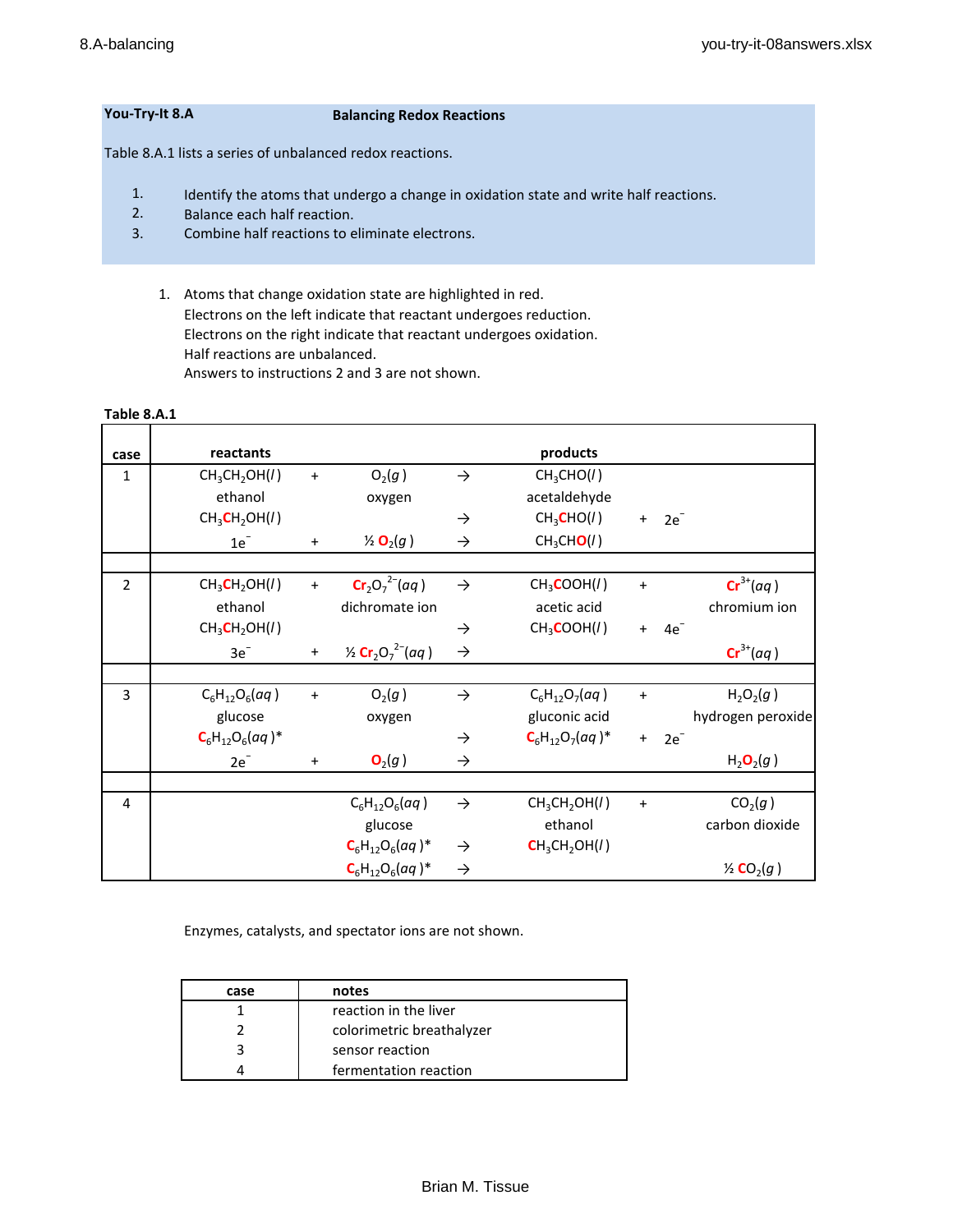# **You-Try-It 8.B Nernst Equation**

Table 8.B.1 lists Nernst equation parameters for a Ag/AgCl reference electrode.

- 1. Use the data in Table 8.B.2 to predict reference electrode potential as the composition of the internal reference solution changes. You may assume that the listed concentrations are equal to activity.
- 2. Use the data in Table 8.B.3 to determine how temperature affects the reference electrode potential.
- 3. Use the data in Table 8.B.4 to calculate cell voltage as a function of  $[2n^{2+}]$  for the following cell: Ag | AgCl | 0.1 M Cl<sup>−</sup> || Zn<sup>2+</sup> | Zn Plot the results to confirm the log dependence.

|    | Table 8.B.1. Nernst equation parameters. |         |                                           |                                  |   |
|----|------------------------------------------|---------|-------------------------------------------|----------------------------------|---|
| F° | 0.222                                    |         | Sample calculation for the half reaction: |                                  |   |
| R  | 8.314                                    | J/mol·K | $AgCl(s) + e^- \rightarrow Ag(s) + Cl^-$  |                                  |   |
|    | 298                                      |         |                                           | $E = E^{\circ} - (RT/nF) \ln(Q)$ |   |
| n  |                                          |         | for $Q = [CI^{-}] =$                      | 3.00                             | м |
|    | 96485                                    | C/mol   | $F =$                                     | በ 194                            |   |

## **Table 8.B.2. Internal solution dependence for Ag/AgCl reference electrode. T = 298 K.**

| $[CI-] (M)$ | E (V) |
|-------------|-------|
| 0.10        | 0.281 |
| 1.00        | 0.222 |
| 2.00        | 0.204 |
| 3.00        | 0.194 |
| 3.50        | 0.190 |

|  | Table 8.B.3. Temperature effects for Ag/AgCI reference electrode. [CI ] = 3.0 M. |  |  |  |  |  |
|--|----------------------------------------------------------------------------------|--|--|--|--|--|
|--|----------------------------------------------------------------------------------|--|--|--|--|--|

| T(G) | T(K) | E(V)  |  |  |  |  |
|------|------|-------|--|--|--|--|
| 5    | 278  | 0.196 |  |  |  |  |
| 10   | 283  | 0.195 |  |  |  |  |
| 15   | 288  | 0.195 |  |  |  |  |
| 20   | 293  | 0.194 |  |  |  |  |
| 25   | 298  | 0.194 |  |  |  |  |
| 30   | 303  | 0.193 |  |  |  |  |
| 37   | 310  | 0.193 |  |  |  |  |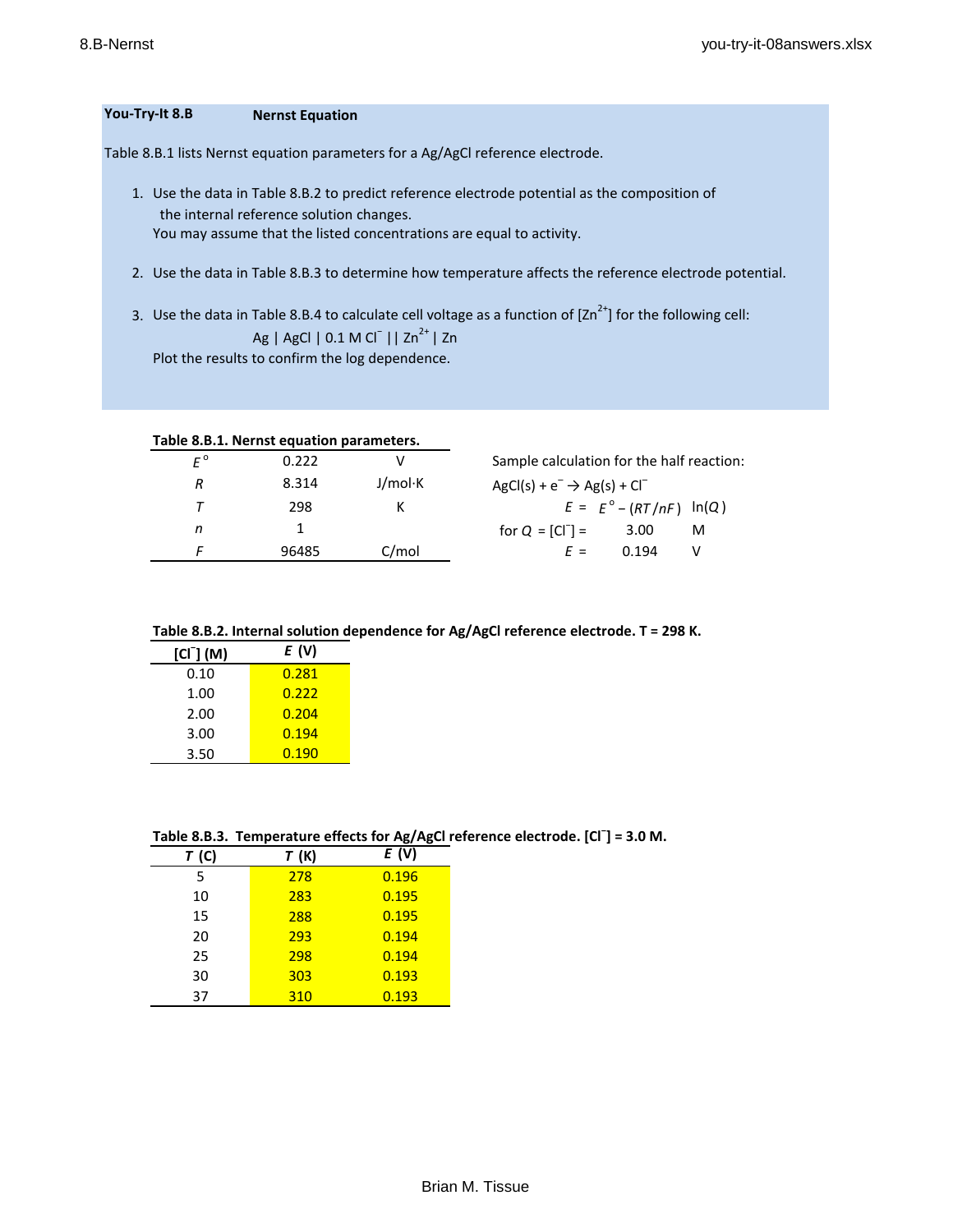| $[2n^{2+}] (M)$ | $E_2$ n (V) | $E_{cell}(V)$ | Nernst equation parameters. |          |         |
|-----------------|-------------|---------------|-----------------------------|----------|---------|
| 1.0E-05         | $-0.910$    | 1.191         | E Ag/AgCl                   | 0.281    |         |
| 1.0E-04         | $-0.880$    | 1.161         | $F^{\circ}$                 | $-0.762$ | v       |
| $1.0E-03$       | $-0.851$    | 1.132         | R                           | 8.314    | J/mol·K |
| 1.0E-02         | $-0.821$    | 1.102         |                             | 298      | К       |
| 1.0E-01         | $-0.792$    | 1.073         | n                           | 2        |         |
|                 |             |               |                             | 96485    | C/mol   |

**Table 8.B.4. Cell voltage for a zinc indicator electrodes.**

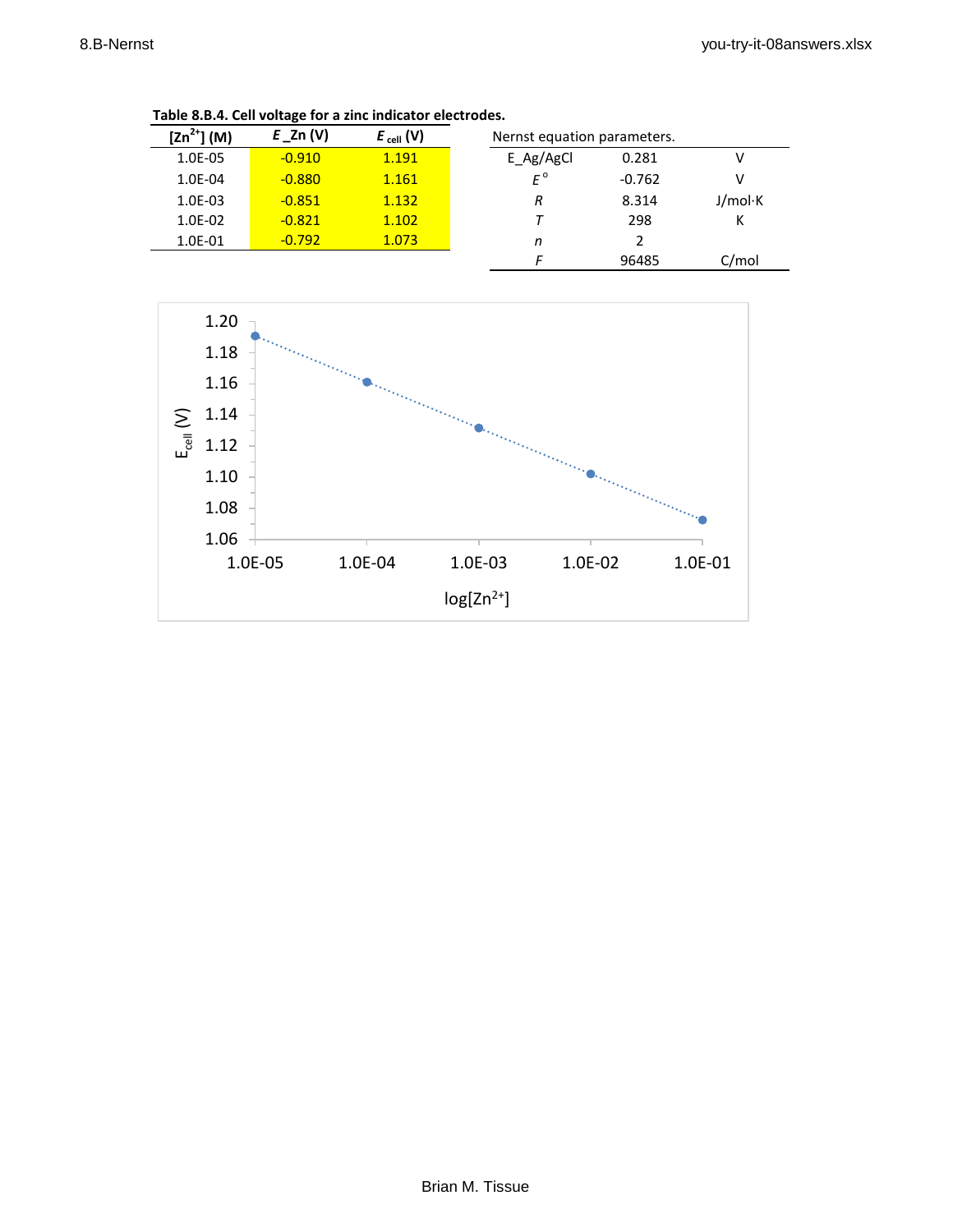# **You-Try-It 8.C Potentiometry**

Tables 8.C.1 and 8.C.2 list data for standards and test portions using a homemade chloride ISE. The indicator electrode was a silver wire and the reference electrode was constructed of Cu/CuSO<sub>4</sub>.\* All solutions were measured in 1 M NaNO<sub>3</sub> ionic strength adjustment buffer.

- 1. Construct a calibration curve from the standard data.
- 2. Determine the chloride concentration in the test solutions.
- Table 8.C.3 lists measurements for this ISE of the 10 ppm standard with added NaOH. All test solutions were made up to 20.0 mL after adding the OH<sup>-</sup> spike. Supporting information is below the data table.
	- 3. Determine the selectivity coeffient for hydroxide ion for this ISE.



\*Lisensky, G.; Reynolds, K. "Chloride in Natural Waters," J. Chem. Ed. 1991, 68, 334.

|  |  | Table 8.C.2. Unknown measurements. |
|--|--|------------------------------------|
|--|--|------------------------------------|

| test portion    | Voltage (mV) [Cl ] (ppm) |       |
|-----------------|--------------------------|-------|
| tap water       | 134                      | 21.5  |
| well water      | 120                      | 40.0  |
| DI water        | 170                      | 4.3   |
| meat tenderizer | 72.                      | 338.0 |

The ISE equation for chloride is:

The meat tenderizer solution contained 62 mg of product dissolved in 100 mL of water. 0.062 g sample Bonus question: What is the weight percent of NaCl in this product?

|          | Cl and NaCl formula weights:<br>$35.45$ g/mol |           |           |        | 58.44 g/mol |             |
|----------|-----------------------------------------------|-----------|-----------|--------|-------------|-------------|
| 0.338    | 0.0338                                        | 9.535E-04 | 9.535E-04 | 0.0557 | 0.899       | 89.9 % NaCl |
| $g/L$ Cl | g Cl                                          | mol Cl    | mol NaCl  | g NaCl | fraction    |             |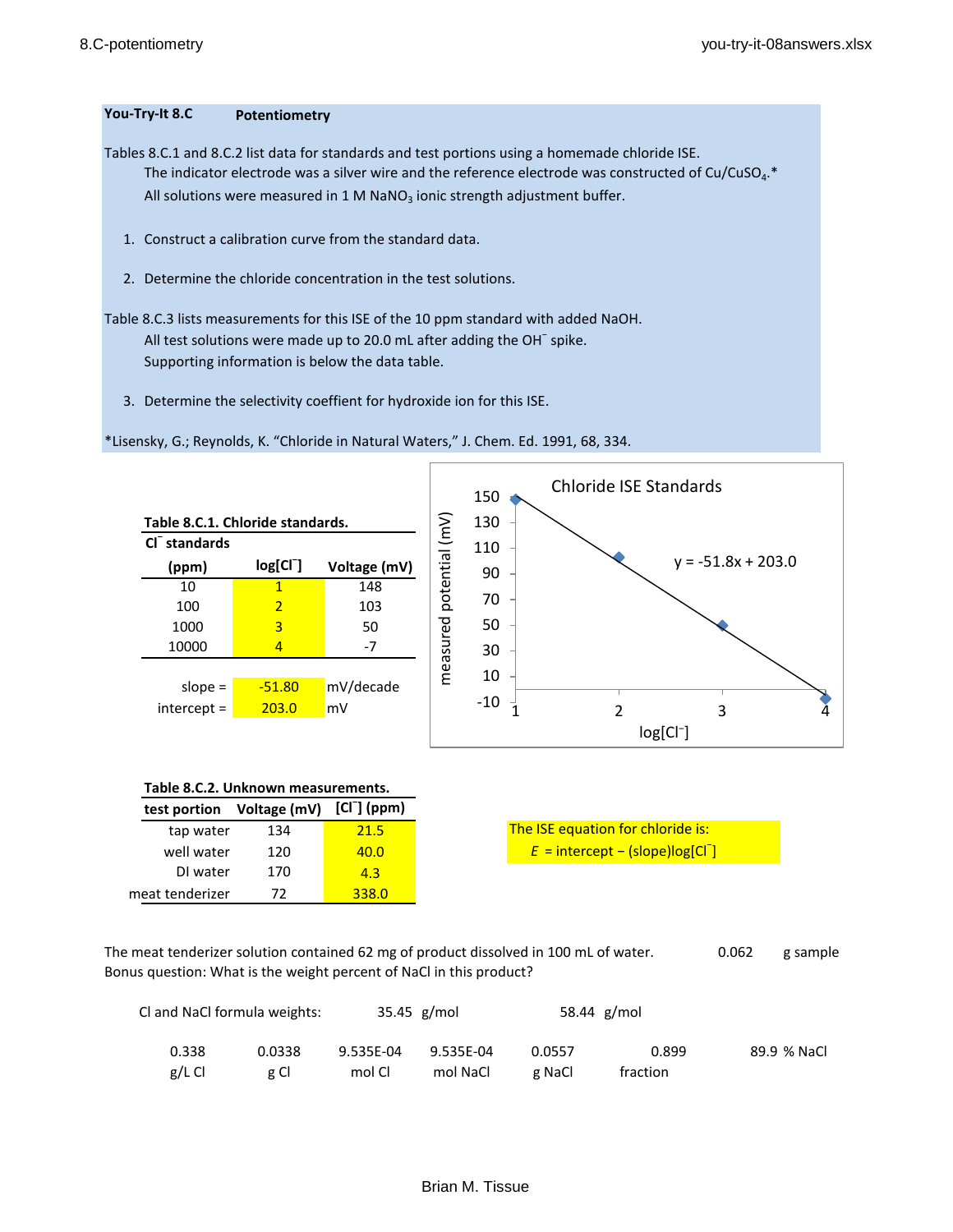| added NaOH<br>(mL) | [OH]<br>(ppm) | <b>Voltage</b><br>(mV) | k     |  |  |  |  |
|--------------------|---------------|------------------------|-------|--|--|--|--|
| 0.0                | 0.0           | 147                    |       |  |  |  |  |
| 0.2                | 40.0          | 145                    | 0.079 |  |  |  |  |
| 0.4                | 80.0          | 140                    | 0.081 |  |  |  |  |
| 0.6                | 120.0         | 138                    | 0.067 |  |  |  |  |
|                    |               |                        |       |  |  |  |  |
|                    |               | average:               | 0.075 |  |  |  |  |
|                    |               |                        |       |  |  |  |  |

# **Table 8.C.3. Standard addition of OH<sup>−</sup> to determine** *k* **.**

# Supporting Information

| 0.1  | M NaOH | The ISE equation for chloride and hydroxid                            |
|------|--------|-----------------------------------------------------------------------|
| 40   | g/mol  | $E =$ intercept – (slope)log([Cl <sup>-</sup> ]+k [OH <sup>-</sup> ]) |
| 4000 |        |                                                                       |
| 20   | mL     |                                                                       |
|      |        | ppm NaOH                                                              |

The ISE equation for chloride and hydroxide is: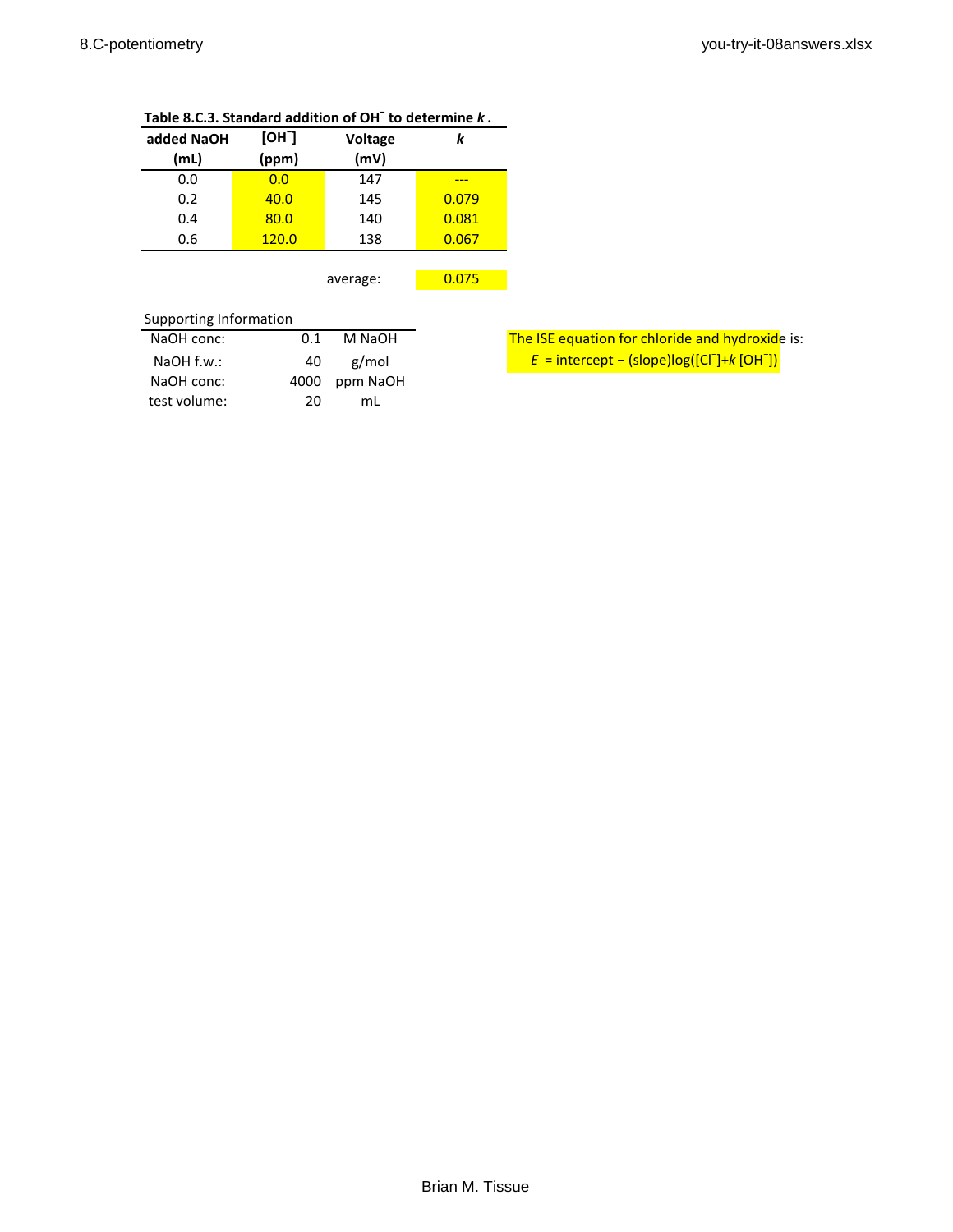# **You-Try-It 8.D Cyclic Voltammetry**

The adjacent figures show typical cyclic voltammograms for ascorbic acid (vitamin C). The one-electron oxidation reaction is irreversible and only one peak appears. Measurements were made with a 1.6 mm diameter Pt working electrode and Ag/AgCl reference electrode.

Table 8.D.1 lists measured peak currents for 0.015 M ascorbic acid as a function of scan rate.

- 1. The Randles-Sevcik equation predicts a square root dependence on scan rate. Plot the data to check this prediction.
- 2. Use the slope of the plot to calculate the diffusion coefficient for ascorbic acid. The equation and relevant parameters are below Table 8.D.1.

Table 8.D.2 lists measured peak currents for a series of standard ascobic acid solutions and a test portion.

- 3. Plot the standard data to generate a calibration curve.
- 4. Determine the ascorbic acid concentration in the test portion. Use the sample information to compare the measurement to the stated ingredients.

| Table 8.D.1 Ascorbic acid peak current as a function of scan rate. |  |
|--------------------------------------------------------------------|--|
|--------------------------------------------------------------------|--|

| <b>Scan Rate</b><br>(V/s) | <b>Peak Current</b><br>(A) | (Scan Rate)^0.5<br>(V/s)^0.5 | <b>Peak Current</b><br>$(\mu A)$ |
|---------------------------|----------------------------|------------------------------|----------------------------------|
| 0.10                      | 6.50E-05                   | 0.32                         | 65.0                             |
| 0.50                      | 1.42E-04                   | 0.71                         | 142.0                            |
| 1.00                      | 2.25E-04                   | 1.00                         | 225.0                            |
| 5.00                      | 4.70E-04                   | 2.24                         | 470.0                            |



$$
i_p = (2.69 \times 10^5) n^{3/2} A c D^{1/2} v^{1/2} \text{ where:}
$$
  
\n*n* is number of electrons  
\n*A* is electrode area in cm<sup>2</sup> 0.020 cm<sup>2</sup> 0.16 cm dia electrode  
\n*c* is bulk analytic concentration in mol/cm<sup>3</sup> 0.000015 mol/cm<sup>3</sup> 0.001 L/cm<sup>3</sup>  
\n*D* is analytic diffusion coefficient in cm<sup>2</sup>/s  
\nand *v* is scan rate in V/s  
\nslope =  $(2.69 \times 10^5) n^{3/2} A c D^{1/2} = 2.11E-04$  *D* = 6.8E-06 cm<sup>2</sup>/s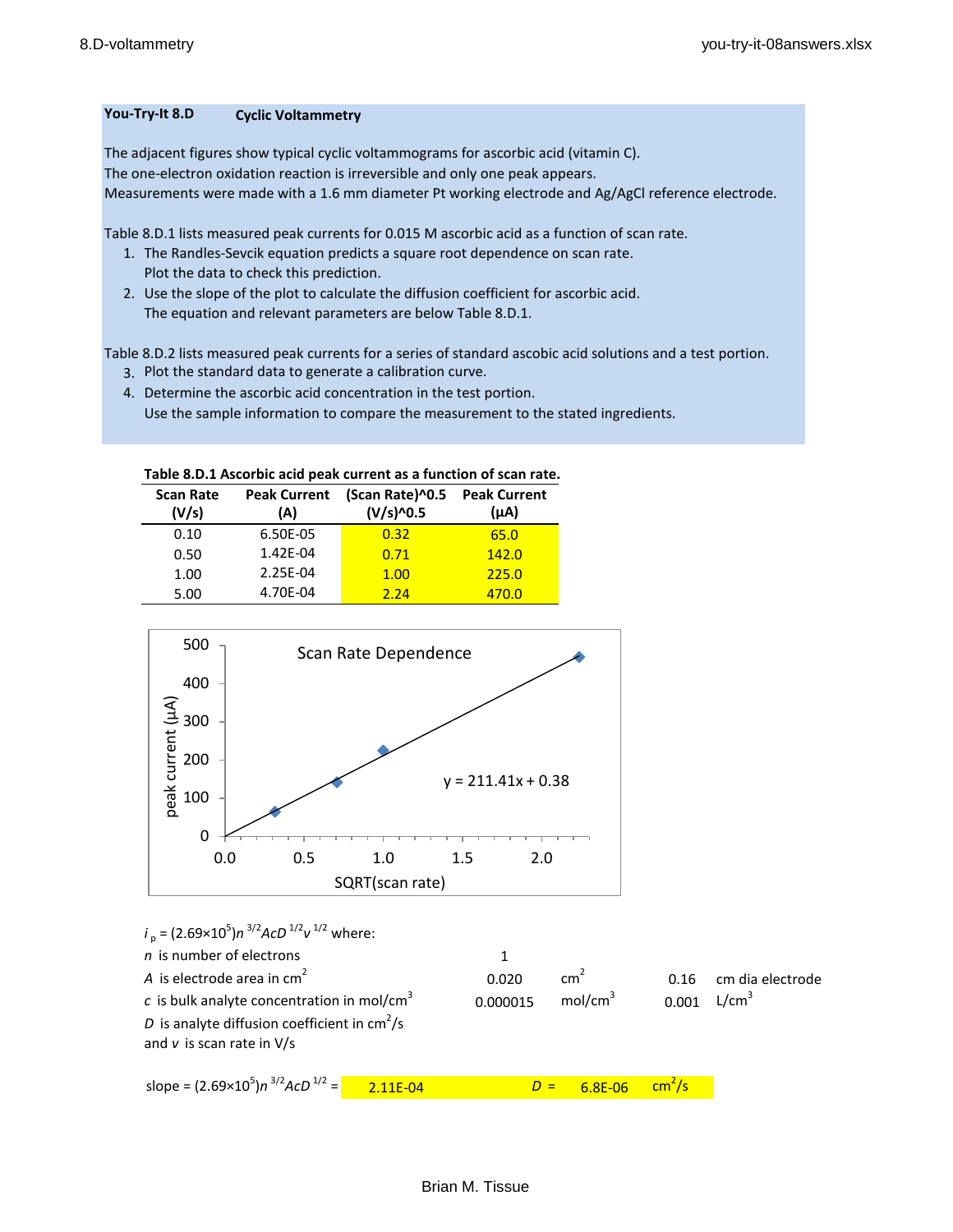| Conc<br>(M) | <b>Peak Current</b><br>(A) | <b>Peak Current</b><br>$(\mu A)$ |
|-------------|----------------------------|----------------------------------|
| 0.000       | 5.00E-07                   | 0.50                             |
| 0.005       | 2.11E-05                   | 21.08                            |
| 0.010       | 4.32E-05                   | 43.18                            |
| 0.015       | 6.21E-05                   | 62.06                            |
| 0.020       | 8.42E-05                   | 84.17                            |
| juice       | 1.14E-05                   | 11.40                            |

**Table 8.D.2 Ascorbic acid standards and unknown.**



### **Calibration Function**

| slope:        | 4166.40  | $\mu A/M$ |
|---------------|----------|-----------|
| intercept:    | 0.53     | uA        |
|               |          |           |
| Test portion: | 2.61E-03 | м         |

The label on the juice container listed 108 mg vitamin C per 240 mL serving.

Use the formula weight (176.1 g/mol) to determine the amount of vitamin C in one serving of juice.

| 176.1 | 0.24 | 0.110 | <b>110</b> |
|-------|------|-------|------------|
| g/mol |      |       | mg vit C   |